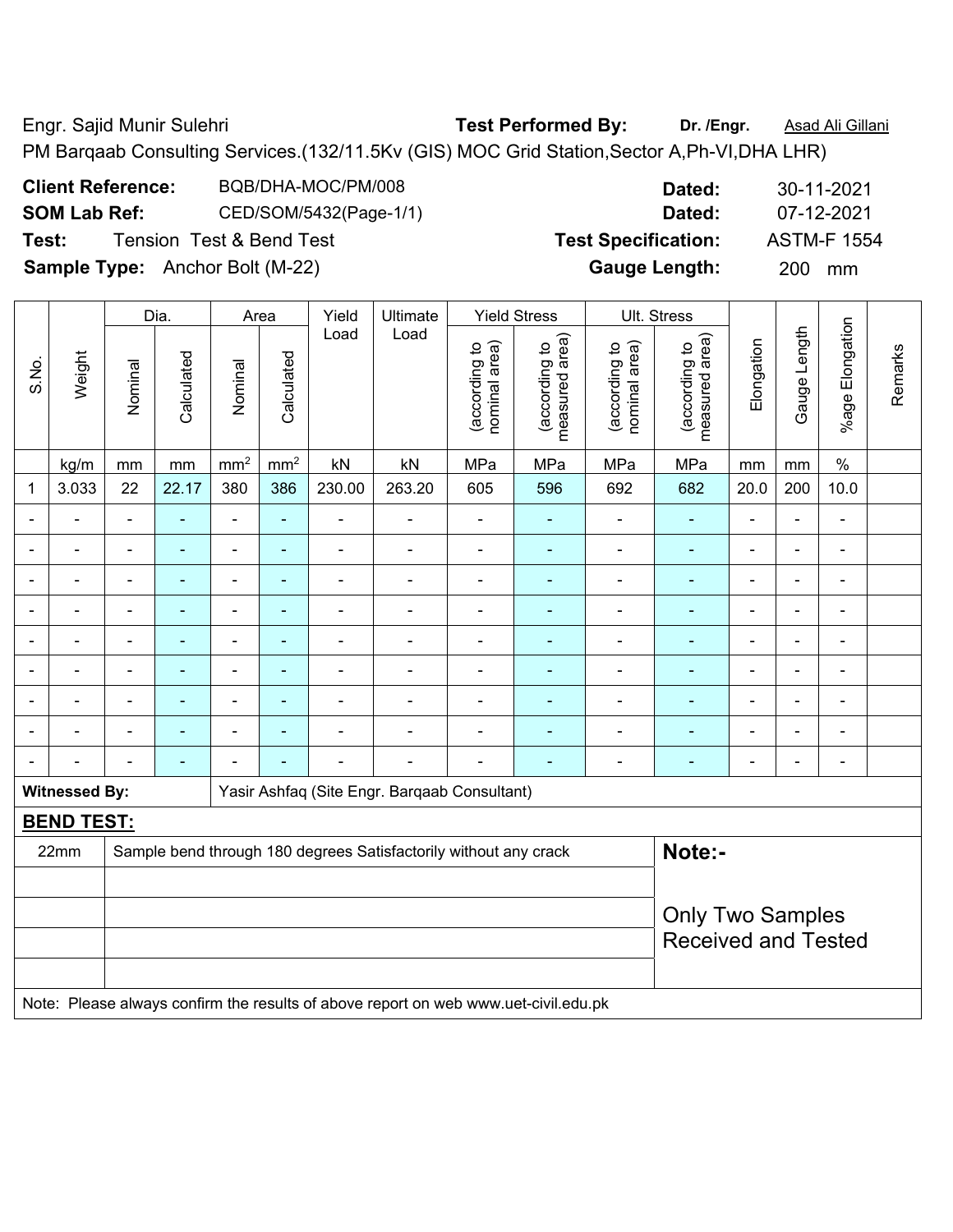Sub Divisional officer, **Test Performed By:** Dr. /Engr. **SAsad Gillani** Sub Divisional officer,

Building Sub Div.Kasur.(Const.of 2No Additional class Rooms in Govt.Boys HS School Bamba kalan)

**Client Reference:** 447/K **SOM Lab Ref:** 5424(Page-1/1) **Dated:** 20-11-2021 **Dated:** 07-12-2021 **Test:** Tension Test & Bend Test **Test Specification:** ASTM-A-615 **Gauge Length:** 8 inch **Sample Type:** Deformed Bar

|                          |                                                                                     | Dia.<br>Area            |                        |                 | Yield           | Ultimate       |                | <b>Yield Stress</b>            |                                 | Ult. Stress                    |                                 |                |                |                 |         |
|--------------------------|-------------------------------------------------------------------------------------|-------------------------|------------------------|-----------------|-----------------|----------------|----------------|--------------------------------|---------------------------------|--------------------------------|---------------------------------|----------------|----------------|-----------------|---------|
| S.No.                    | Weight                                                                              | Nominal                 | Calculated             | Nominal         | Calculated      | Load           | Load           | nominal area)<br>(according to | measured area)<br>(according to | nominal area)<br>(according to | measured area)<br>(according to | Elongation     | Gauge Length   | %age Elongation | Remarks |
|                          | lb/ft                                                                               | $\#$                    | in                     | in <sup>2</sup> | in <sup>2</sup> | Tons           | Tons           | psi                            | psi                             | psi                            | psi                             | in             | in             | $\%$            |         |
| $\mathbf{1}$             | 1.520                                                                               | $6\phantom{a}$          | 0.754                  | 0.44            | 0.447           | 12.69          | 18.50          | 63620                          | 62620                           | 92740                          | 91290                           | 1.10           | 8.0            | 13.8            |         |
| $\overline{2}$           | 1.530                                                                               | $6\phantom{1}$          | 0.757                  | 0.44            | 0.450           | 12.86          | 19.22          | 64480                          | 63050                           | 96320                          | 94170                           | 1.40           | 8.0            | 17.5            |         |
| 3                        | 0.656                                                                               | $\overline{4}$          | 0.496                  | 0.20            | 0.193           | 5.58           | 8.51           | 61490                          | 63720                           | 93860                          | 97270                           | 1.30           | 8.0            | 16.3            |         |
| 4                        | 0.653                                                                               | $\overline{\mathbf{4}}$ | 0.494                  | 0.20            | 0.192           | 5.47           | 8.41           | 60370                          | 62880                           | 92740                          | 96600                           | 1.40           | 8.0            | 17.5            |         |
| $\overline{\phantom{0}}$ | $\blacksquare$                                                                      | $\blacksquare$          | $\blacksquare$         | $\blacksquare$  | $\blacksquare$  | ÷,             | $\blacksquare$ | $\blacksquare$                 | $\blacksquare$                  | $\overline{\phantom{0}}$       | $\blacksquare$                  | $\blacksquare$ | ÷,             | $\blacksquare$  |         |
|                          | $\blacksquare$                                                                      | $\blacksquare$          | $\blacksquare$         | $\blacksquare$  | $\blacksquare$  | $\blacksquare$ | ÷              | L,                             | ä,                              | $\qquad \qquad \blacksquare$   | $\blacksquare$                  | $\blacksquare$ | $\blacksquare$ | $\blacksquare$  |         |
| $\blacksquare$           | ÷                                                                                   | $\blacksquare$          | ä,                     | $\blacksquare$  | $\blacksquare$  | $\blacksquare$ | ä,             | $\blacksquare$                 | $\blacksquare$                  | ÷,                             | $\blacksquare$                  | $\blacksquare$ | $\blacksquare$ | $\blacksquare$  |         |
|                          |                                                                                     |                         |                        | $\blacksquare$  |                 |                |                |                                | ٠                               |                                | $\blacksquare$                  |                |                | $\blacksquare$  |         |
|                          |                                                                                     |                         |                        | ÷               |                 |                | $\blacksquare$ | L,                             |                                 | ٠                              | ä,                              |                |                |                 |         |
| $\overline{a}$           |                                                                                     | $\blacksquare$          |                        | ÷               | $\blacksquare$  | $\blacksquare$ | ÷              | $\blacksquare$                 | ÷                               | ÷                              | ٠                               | $\blacksquare$ | $\overline{a}$ | $\blacksquare$  |         |
|                          |                                                                                     |                         |                        |                 |                 |                |                |                                |                                 |                                |                                 |                |                |                 |         |
|                          | <b>BEND TEST:</b>                                                                   |                         |                        |                 |                 |                |                |                                |                                 |                                |                                 |                |                |                 |         |
|                          | --                                                                                  |                         | No Bend test performed |                 |                 |                |                |                                |                                 |                                | Note:-                          |                |                |                 |         |
|                          |                                                                                     |                         |                        |                 |                 |                |                |                                |                                 |                                |                                 |                |                |                 |         |
|                          |                                                                                     |                         |                        |                 |                 |                |                |                                |                                 |                                | <b>Only Four Samples</b>        |                |                |                 |         |
|                          |                                                                                     |                         |                        |                 |                 |                |                |                                |                                 |                                | <b>Received and Tested</b>      |                |                |                 |         |
|                          |                                                                                     |                         |                        |                 |                 |                |                |                                |                                 |                                |                                 |                |                |                 |         |
|                          | Note: Please always confirm the results of above report on web www.uet-civil.edu.pk |                         |                        |                 |                 |                |                |                                |                                 |                                |                                 |                |                |                 |         |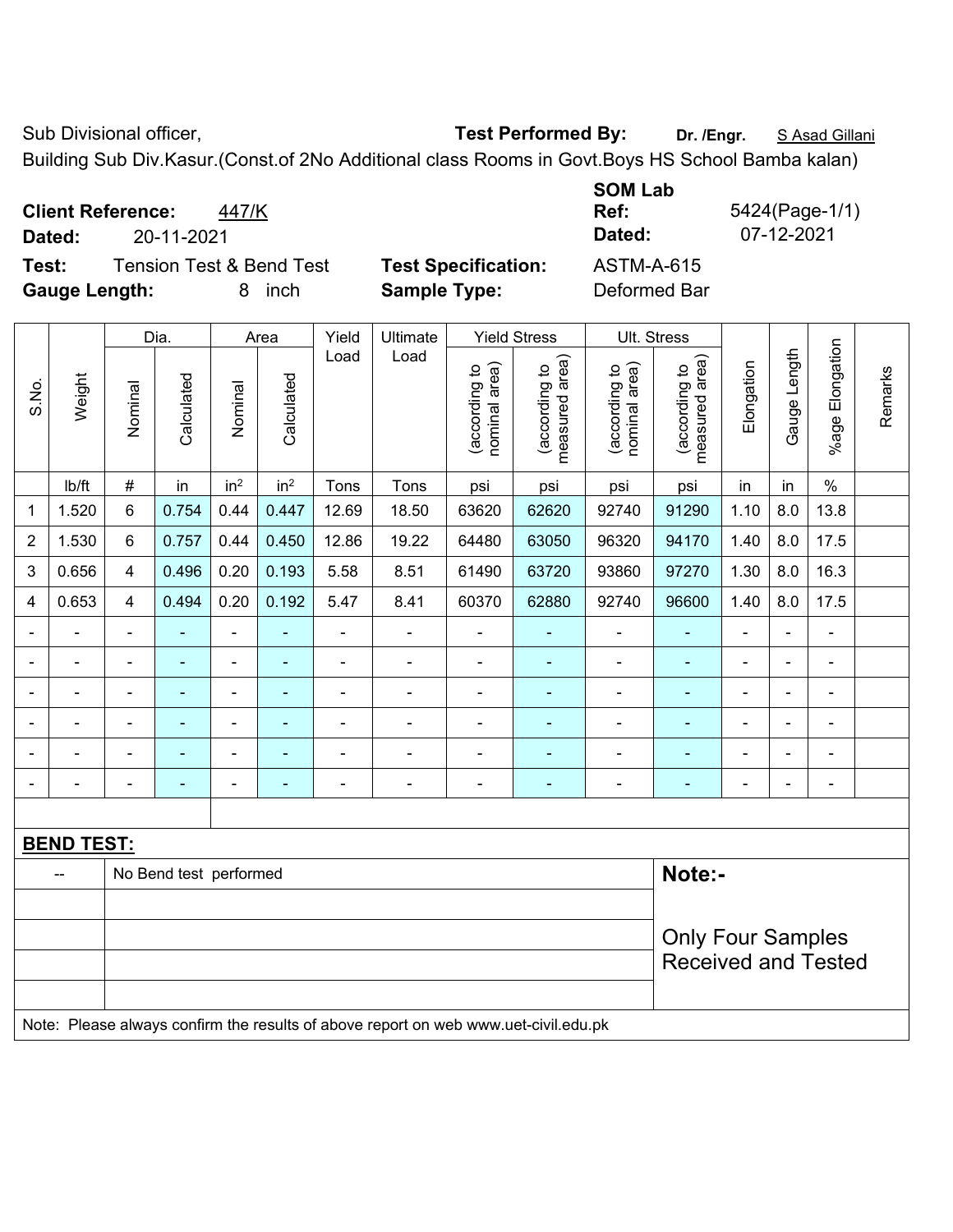Sub Divisional officer, **Test Performed By:** Dr. /Engr. **SAsad Gillani** Sub Divisional officer, Building Sub-Division Pattoki.(Const. of 2-No Additional class Room at Govt. Primary School BSKS)

|                | <b>Client Reference:</b><br>Dated:                                                  |                                                                                            | 18-09-2021                          | 680/P           |                    |                |                                                   |                                |                                                                    | <b>SOM Lab</b><br>Ref:<br>Dated:              |                                 |                          | 07-12-2021   | 5425(Page-1/1)            |         |
|----------------|-------------------------------------------------------------------------------------|--------------------------------------------------------------------------------------------|-------------------------------------|-----------------|--------------------|----------------|---------------------------------------------------|--------------------------------|--------------------------------------------------------------------|-----------------------------------------------|---------------------------------|--------------------------|--------------|---------------------------|---------|
| Test:          | <b>Gauge Length:</b>                                                                |                                                                                            | <b>Tension Test &amp; Bend Test</b> | 8               | inch               |                | <b>Test Specification:</b><br><b>Sample Type:</b> |                                |                                                                    | <b>ASTM-A-615</b><br>Deformed Bar             |                                 |                          |              |                           |         |
| S.No.          | Weight                                                                              | Nominal                                                                                    | Dia.<br>Calculated                  | Nominal         | Area<br>Calculated | Yield<br>Load  | Ultimate<br>Load                                  | (according to<br>nominal area) | <b>Yield Stress</b><br>(according to<br>neasured area)<br>measured | Ult. Stress<br>nominal area)<br>(according to | measured area)<br>(according to | Elongation               | Gauge Length | Elongation<br>$%$ age $ $ | Remarks |
|                | Ib/ft                                                                               | $\#$                                                                                       | in                                  | in <sup>2</sup> | in <sup>2</sup>    | Tons           | Tons                                              | psi                            | psi                                                                | psi                                           | psi                             | in                       | in           | $\%$                      |         |
| $\mathbf{1}$   | 1.469                                                                               | 6                                                                                          | 0.742                               | 0.44            | 0.432              | 10.32          | 14.93                                             | 51710                          | 52670                                                              | 74860                                         | 76240                           | 1.70                     | 8.0          | 21.3                      |         |
| $\overline{2}$ | 1.471                                                                               | 6                                                                                          | 0.742                               | 0.44            | 0.432              | 12.90          | 20.51                                             | 64640                          | 65830                                                              | 102800                                        | 104710                          | 1.40                     | 8.0          | 17.5                      |         |
| $\mathfrak{B}$ | 0.652                                                                               | 4                                                                                          | 0.494                               | 0.20            | 0.192              | 5.56           | 8.43                                              | 61270                          | 63820                                                              | 92960                                         | 96840                           | 1.50                     | 8.0          | 18.8                      |         |
| 4              | 0.651                                                                               | $\overline{4}$                                                                             | 0.493                               | 0.20            | 0.191              | 5.47           | 8.41                                              | 60370                          | 63210                                                              | 92740                                         | 97110                           | 1.60                     | 8.0          | 20.0                      |         |
|                |                                                                                     | $\blacksquare$                                                                             |                                     | ÷,              | ÷                  | $\blacksquare$ |                                                   | $\blacksquare$                 |                                                                    | $\blacksquare$                                | $\blacksquare$                  | $\blacksquare$           |              | $\blacksquare$            |         |
|                |                                                                                     |                                                                                            |                                     |                 |                    |                |                                                   |                                |                                                                    |                                               |                                 |                          |              |                           |         |
|                |                                                                                     |                                                                                            |                                     |                 |                    |                |                                                   |                                |                                                                    | $\qquad \qquad \blacksquare$                  | ۰                               | $\blacksquare$           |              | ٠                         |         |
|                |                                                                                     |                                                                                            | ۰                                   | $\overline{a}$  | -                  |                |                                                   | $\overline{a}$                 | $\overline{\phantom{0}}$                                           | $\overline{\phantom{a}}$                      | ۰                               | $\overline{\phantom{0}}$ |              | $\overline{\phantom{a}}$  |         |
|                |                                                                                     |                                                                                            | $\blacksquare$                      | $\overline{a}$  | ۰                  |                |                                                   |                                |                                                                    | ٠                                             | $\overline{\phantom{0}}$        | $\overline{\phantom{0}}$ |              | $\overline{\phantom{a}}$  |         |
|                |                                                                                     |                                                                                            |                                     |                 |                    |                |                                                   | $\overline{a}$                 |                                                                    |                                               | ۰                               |                          |              |                           |         |
|                | <b>BEND TEST:</b>                                                                   |                                                                                            |                                     |                 |                    |                |                                                   |                                |                                                                    |                                               |                                 |                          |              |                           |         |
|                |                                                                                     | Note:-<br>No Bend test performed<br><b>Only Four Samples</b><br><b>Received and Tested</b> |                                     |                 |                    |                |                                                   |                                |                                                                    |                                               |                                 |                          |              |                           |         |
|                | Note: Please always confirm the results of above report on web www.uet-civil.edu.pk |                                                                                            |                                     |                 |                    |                |                                                   |                                |                                                                    |                                               |                                 |                          |              |                           |         |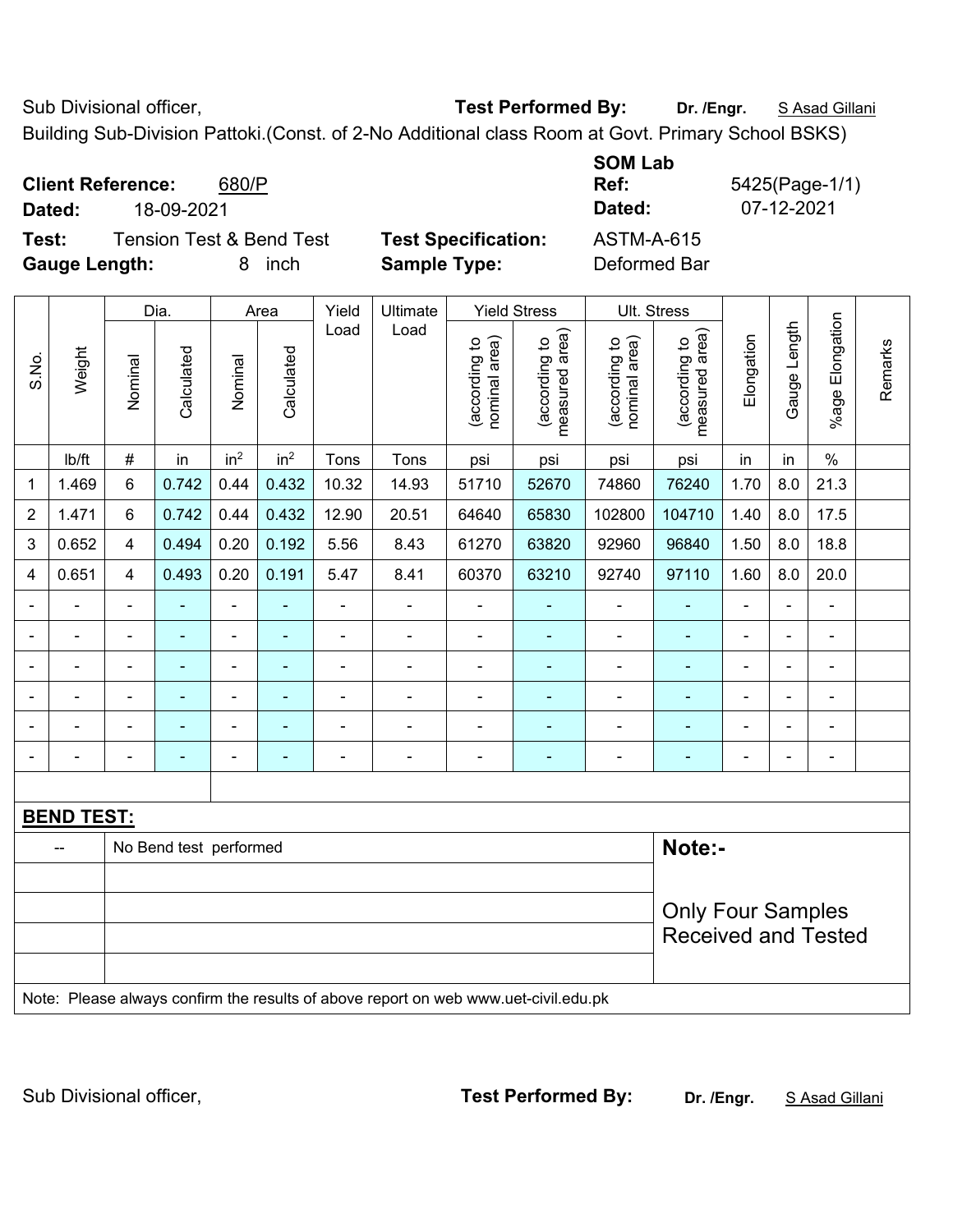Lahore Canal Sub Div. Lahore.(Const. Of Irrigation Engineering Academy Lahore.)

| <b>Client Reference:</b><br>Dated: | 20-11-2021                          | 841/78W |                            | <b>SOM Lab</b><br>Ref:<br>Dated: | 5426(Page-1/1)<br>07-12-2021 |
|------------------------------------|-------------------------------------|---------|----------------------------|----------------------------------|------------------------------|
| Test:                              | <b>Tension Test &amp; Bend Test</b> |         | <b>Test Specification:</b> | <b>ASTM-A-615</b>                |                              |
| <b>Gauge Length:</b>               |                                     | inch    | <b>Sample Type:</b>        | Deformed Bar (Kamran Steel)      |                              |

|                |                                                                                     | <b>Yield Stress</b><br>Ult. Stress<br>Dia.<br>Yield<br>Ultimate<br>Area    |            |                          |                          |        |                                                                  |                                |                                 |                                   |                                 |                |              |                 |         |
|----------------|-------------------------------------------------------------------------------------|----------------------------------------------------------------------------|------------|--------------------------|--------------------------|--------|------------------------------------------------------------------|--------------------------------|---------------------------------|-----------------------------------|---------------------------------|----------------|--------------|-----------------|---------|
| S.No.          | Weight                                                                              | Nominal                                                                    | Calculated | Nominal                  | Calculated               | Load   | Load                                                             | nominal area)<br>(according to | (according to<br>measured area) | area)<br>(according to<br>nominal | measured area)<br>(according to | Elongation     | Gauge Length | %age Elongation | Remarks |
|                | lb/ft                                                                               | #                                                                          | in         | in <sup>2</sup>          | in <sup>2</sup>          | Tons   | Tons                                                             | psi                            | psi                             | psi                               | psi                             | in             | in           | $\%$            |         |
| 1              | 2.678                                                                               | 8                                                                          | 1.001      | 0.79                     | 0.787                    | 25.79  | 34.56                                                            | 72000                          | 72280                           | 96470                             | 96840                           | 1.60           | 8.0          | 20.0            |         |
| $\overline{2}$ | 2.680                                                                               | 8                                                                          | 1.002      | 0.79                     | 0.788                    | 25.76  | 34.48                                                            | 71920                          | 72100                           | 96250                             | 96490                           | 1.60           | 8.0          | 20.0            |         |
| 3              | 1.508                                                                               | 6                                                                          | 0.751      | 0.44                     | 0.443                    | 15.39  | 20.18                                                            | 77160                          | 76630                           | 101170                            | 100480                          | 1.30           | 8.0          | 16.3            |         |
| 4              | 1.496                                                                               | 6                                                                          | 0.748      | 0.44                     | 0.440                    | 156.47 | 20.31                                                            | 784280                         | 784280                          | 101780                            | 101780                          | 1.30           | 8.0          | 16.3            |         |
| 5              | 0.643                                                                               | 4                                                                          | 0.491      | 0.20                     | 0.189                    | 6.24   | 8.12                                                             | 68800                          | 72800                           | 89590                             | 94810                           | 1.20           | 8.0          | 15.0            |         |
| 6              | 0.650                                                                               | 4                                                                          | 0.493      | 0.20                     | 0.191                    | 6.44   | 8.31                                                             | 71040                          | 74390                           | 91610                             | 95930<br>8.0<br>15.0<br>1.20    |                |              |                 |         |
|                |                                                                                     |                                                                            |            | $\overline{\phantom{0}}$ |                          | ÷,     | $\frac{1}{2}$                                                    |                                |                                 | $\blacksquare$                    | $\blacksquare$                  | $\blacksquare$ | ÷,           |                 |         |
|                | $\blacksquare$                                                                      |                                                                            | ä,         | $\blacksquare$           | $\overline{\phantom{a}}$ | ÷      | ÷                                                                | ÷,                             | ä,                              | $\blacksquare$                    | $\blacksquare$                  | ÷              | ÷,           | $\blacksquare$  |         |
|                |                                                                                     |                                                                            | ÷,         | ä,                       |                          |        | ÷                                                                | $\blacksquare$                 |                                 | $\blacksquare$                    | $\blacksquare$                  | ÷              | ÷            |                 |         |
|                |                                                                                     |                                                                            |            |                          |                          |        |                                                                  | $\overline{a}$                 |                                 | $\overline{a}$                    |                                 |                |              |                 |         |
|                |                                                                                     |                                                                            |            |                          |                          |        |                                                                  |                                |                                 |                                   |                                 |                |              |                 |         |
|                | <b>BEND TEST:</b>                                                                   |                                                                            |            |                          |                          |        |                                                                  |                                |                                 |                                   |                                 |                |              |                 |         |
|                | # 8                                                                                 | Note:-<br>Sample bend through 180 degrees Satisfactorily without any crack |            |                          |                          |        |                                                                  |                                |                                 |                                   |                                 |                |              |                 |         |
|                | #6                                                                                  |                                                                            |            |                          |                          |        | Sample bend through 180 degrees Satisfactorily without any crack |                                |                                 |                                   |                                 |                |              |                 |         |
|                | #4                                                                                  |                                                                            |            |                          |                          |        | Sample bend through 180 degrees Satisfactorily without any crack |                                |                                 |                                   | <b>Only Nine Samples</b>        |                |              |                 |         |
|                |                                                                                     |                                                                            |            |                          |                          |        |                                                                  |                                |                                 |                                   | <b>Received and Tested</b>      |                |              |                 |         |
|                |                                                                                     |                                                                            |            |                          |                          |        |                                                                  |                                |                                 |                                   |                                 |                |              |                 |         |
|                | Note: Please always confirm the results of above report on web www.uet-civil.edu.pk |                                                                            |            |                          |                          |        |                                                                  |                                |                                 |                                   |                                 |                |              |                 |         |

Engr. Muddasir Tahir **Test Performed By: Dr. /Engr.** Asad Ghalani CM Zameen Aurum,(Construction Of Zameen Aurum at Plot No.15 Block L,Gulberg-III Lahore)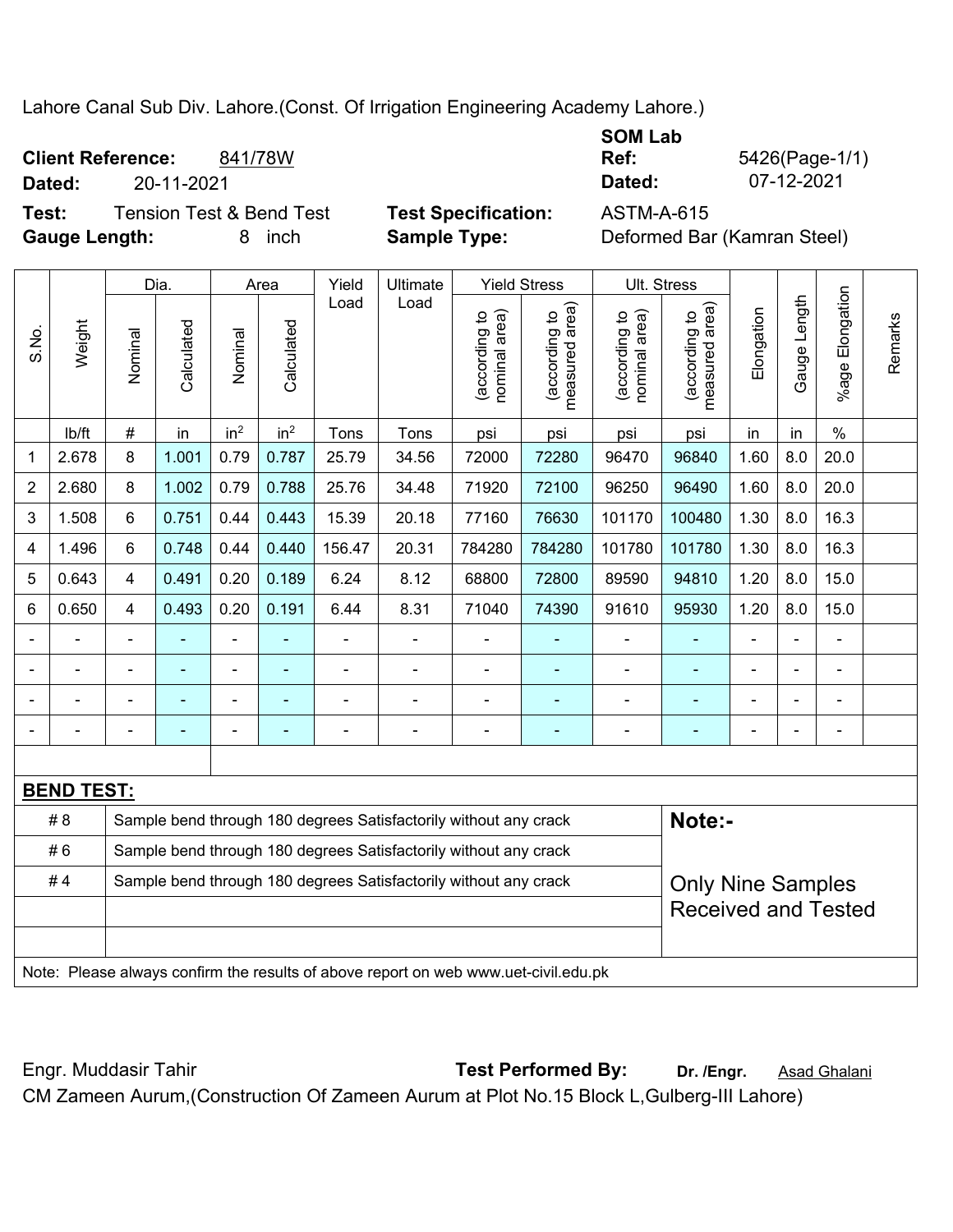# **Client Reference:** ZD/ZA/STR017 **Dated:** 07-12-2021 **Dated:** 07-12-2021

**Test:** Tension Test & Bend Test **Test Specification:** ASTM-A-615 **Gauge Length:** 8 inch **Sample Type:** Deformed Bar (Afaq Steel)

**The Contract** 

**Ref:** 5427(Page-1/1)

٦

**SOM Lab** 

|                |                   | Dia.<br>Area                                                               |                |                          | Yield                                      | Ultimate       |                                                                                     | <b>Yield Stress</b>            |                                 | Ult. Stress                    |                                 |                              |                |                          |         |
|----------------|-------------------|----------------------------------------------------------------------------|----------------|--------------------------|--------------------------------------------|----------------|-------------------------------------------------------------------------------------|--------------------------------|---------------------------------|--------------------------------|---------------------------------|------------------------------|----------------|--------------------------|---------|
| S.No.          | Weight            | Nominal                                                                    | Calculated     | Nominal                  | Calculated                                 | Load           | Load                                                                                | nominal area)<br>(according to | (according to<br>measured area) | (according to<br>nominal area) | (according to<br>measured area) | Elongation                   | Gauge Length   | %age Elongation          | Remarks |
|                | lb/ft             | $\#$                                                                       | in             | in <sup>2</sup>          | in <sup>2</sup>                            | Tons           | Tons                                                                                | psi                            | psi                             | psi                            | psi                             | in                           | in             | $\%$                     |         |
| $\mathbf{1}$   | 0.624             | 4                                                                          | 0.483          | 0.20                     | 0.183                                      | 5.50           | 8.02                                                                                | 60700                          | 66340                           | 88470                          | 96690                           | 1.20                         | 8.0            | 15.0                     |         |
| $\overline{2}$ | 0.656             | $\overline{4}$                                                             | 0.496          | 0.20                     | 0.193                                      | 6.09           | 8.77                                                                                | 67110                          | 69540                           | 96670                          | 100180                          | 1.10                         | 8.0            | 13.8                     |         |
|                |                   | $\overline{a}$                                                             | ä,             | $\blacksquare$           | $\blacksquare$                             | ä,             | ÷,                                                                                  | $\blacksquare$                 | $\blacksquare$                  | $\blacksquare$                 | ä,                              | L.                           |                | ä,                       |         |
|                | $\blacksquare$    | $\blacksquare$                                                             | ä,             | $\blacksquare$           | $\blacksquare$                             | L,             | $\overline{a}$                                                                      | ÷,                             | ÷                               | $\overline{a}$                 | ÷                               | $\blacksquare$               | ä,             | ÷                        |         |
|                | ÷                 | $\blacksquare$                                                             | ä,             | $\blacksquare$           | $\blacksquare$                             | $\overline{a}$ | ÷,                                                                                  | ÷,                             | $\blacksquare$                  | $\blacksquare$                 | $\frac{1}{2}$                   | $\qquad \qquad \blacksquare$ | $\blacksquare$ | ÷,                       |         |
|                | $\blacksquare$    | $\blacksquare$                                                             | ä,             | $\blacksquare$           | L,<br>÷,<br>÷,<br>÷<br>$\blacksquare$<br>÷ |                |                                                                                     |                                |                                 |                                |                                 | ä,                           |                | $\overline{\phantom{0}}$ |         |
|                |                   | $\blacksquare$                                                             | ä,             | $\blacksquare$           | $\blacksquare$                             | L,             | ÷,                                                                                  | L,                             | $\blacksquare$                  | $\blacksquare$                 | ä,                              | $\blacksquare$               |                | ä,                       |         |
|                |                   | ä,                                                                         |                | ÷,                       |                                            |                | $\blacksquare$                                                                      |                                |                                 | $\blacksquare$                 |                                 |                              |                |                          |         |
|                |                   |                                                                            |                | $\overline{\phantom{a}}$ |                                            | -              | $\blacksquare$                                                                      | ä,                             | ÷                               | $\blacksquare$                 | $\blacksquare$                  |                              |                | $\frac{1}{2}$            |         |
|                |                   | $\blacksquare$                                                             | $\blacksquare$ | $\overline{\phantom{a}}$ | $\overline{\phantom{a}}$                   | $\blacksquare$ | $\blacksquare$                                                                      | $\blacksquare$                 | ۰                               | $\blacksquare$                 | ٠                               | $\blacksquare$               |                | ÷                        |         |
|                |                   |                                                                            |                |                          |                                            |                |                                                                                     |                                |                                 |                                |                                 |                              |                |                          |         |
|                | <b>BEND TEST:</b> |                                                                            |                |                          |                                            |                |                                                                                     |                                |                                 |                                |                                 |                              |                |                          |         |
|                | #4                | Note:-<br>Sample bend through 180 degrees Satisfactorily without any crack |                |                          |                                            |                |                                                                                     |                                |                                 |                                |                                 |                              |                |                          |         |
|                |                   |                                                                            |                |                          |                                            |                |                                                                                     |                                |                                 |                                |                                 |                              |                |                          |         |
|                |                   |                                                                            |                |                          |                                            |                |                                                                                     |                                |                                 |                                | <b>Only Three Samples</b>       |                              |                |                          |         |
|                |                   |                                                                            |                |                          |                                            |                |                                                                                     |                                |                                 |                                | <b>Received and Tested</b>      |                              |                |                          |         |
|                |                   |                                                                            |                |                          |                                            |                |                                                                                     |                                |                                 |                                |                                 |                              |                |                          |         |
|                |                   |                                                                            |                |                          |                                            |                | Note: Please always confirm the results of above report on web www.uet-civil.edu.pk |                                |                                 |                                |                                 |                              |                |                          |         |

| <b>Bismillah Developers</b>                                | <b>Test Performed By:</b> | Dr. /Engr. | <u>S Asad Gillani</u> |
|------------------------------------------------------------|---------------------------|------------|-----------------------|
| Bismillah Housing Scheme I G.T Rd Lahore.(AL-Raziq Garden) |                           |            |                       |

**Client Reference:** Nil **SOM Lab** 5428(Page-1/1)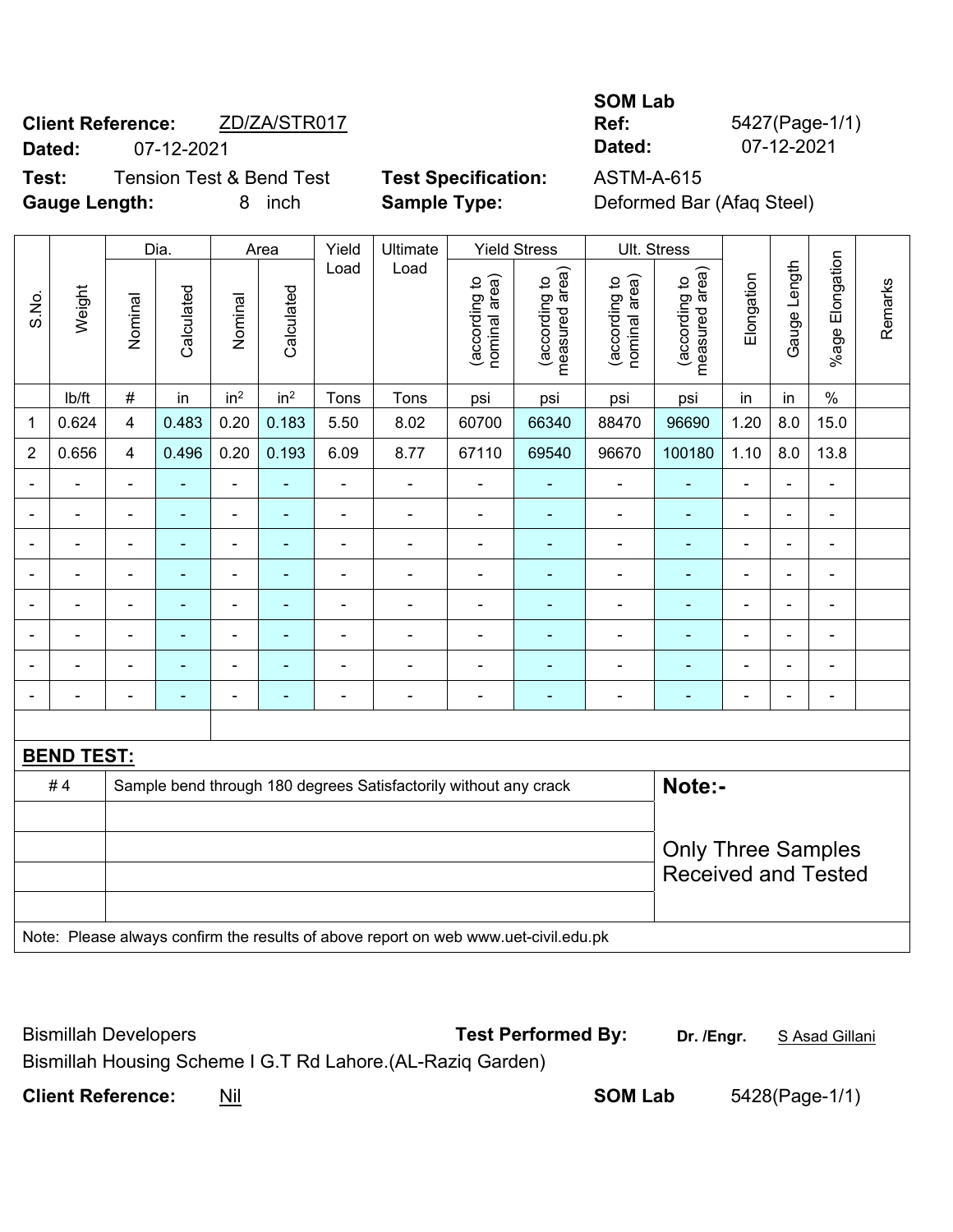**Ref:** 

**Dated:** 06-12-2021 **Dated:** 07-12-2021

**Test:** Tension Test & Bend Test **Test Specification:** ASTM-A-615 **Gauge Length:** 8 inch **Sample Type:** Deformed Bar

|                |                   |                | Dia.           |                          | Area            | Yield          | Ultimate                                                                            |                                | <b>Yield Stress</b>                         | Ult. Stress                    |                                                         |                |                |                          |         |
|----------------|-------------------|----------------|----------------|--------------------------|-----------------|----------------|-------------------------------------------------------------------------------------|--------------------------------|---------------------------------------------|--------------------------------|---------------------------------------------------------|----------------|----------------|--------------------------|---------|
| S.No.          | Weight            | Nominal        | Calculated     | Nominal                  | Calculated      | Load           | Load                                                                                | (according to<br>nominal area) | (according to<br>neasured area)<br>measured | (according to<br>nominal area) | (according to<br>measured area)                         | Elongation     | Gauge Length   | %age Elongation          | Remarks |
|                | lb/ft             | $\#$           | in             | in <sup>2</sup>          | in <sup>2</sup> | Tons           | Tons                                                                                | psi                            | psi                                         | psi                            | psi                                                     | in             | in             | $\%$                     |         |
| 1              | 2.630             | 8              | 0.992          | 0.79                     | 0.773           | 23.11          | 32.67                                                                               | 64520                          | 65940                                       | 91210                          | 93210                                                   | 1.40           | 8.0            | 17.5                     |         |
| $\overline{2}$ | 2.637             | $\bf 8$        | 0.993          | 0.79                     | 0.775           | 23.47          | 32.77                                                                               | 65510                          | 66780                                       | 91490                          | 93260                                                   | 1.50           | 8.0            | 18.8                     |         |
|                |                   | $\blacksquare$ |                | $\blacksquare$           | Ξ               | ä,             | $\blacksquare$                                                                      |                                |                                             | $\blacksquare$                 | $\blacksquare$                                          | ÷              |                | $\blacksquare$           |         |
|                |                   | ÷              |                | $\blacksquare$           | ٠               | $\blacksquare$ | ä,                                                                                  | $\blacksquare$                 |                                             | $\blacksquare$                 | $\blacksquare$                                          | ÷              |                | $\blacksquare$           |         |
|                |                   | L,             |                | ÷                        |                 |                |                                                                                     |                                |                                             | $\blacksquare$                 |                                                         |                |                | $\blacksquare$           |         |
|                |                   | ä,             |                | $\blacksquare$           |                 |                |                                                                                     |                                |                                             | $\overline{\phantom{0}}$       | $\blacksquare$                                          |                | $\blacksquare$ | ۰                        |         |
|                |                   | $\blacksquare$ | $\blacksquare$ | $\overline{\phantom{a}}$ | ۰               | $\blacksquare$ | $\blacksquare$                                                                      | $\blacksquare$                 | $\overline{\phantom{a}}$                    | $\blacksquare$                 | ۰                                                       | $\blacksquare$ | $\blacksquare$ | $\overline{\phantom{a}}$ |         |
|                |                   | ä,             | $\blacksquare$ | ä,                       | ۰               | $\blacksquare$ | $\overline{\phantom{0}}$                                                            |                                |                                             | $\blacksquare$                 | ٠                                                       |                |                | ÷.                       |         |
|                |                   |                |                | $\blacksquare$           |                 |                |                                                                                     |                                |                                             | $\blacksquare$                 | $\blacksquare$                                          |                |                | $\blacksquare$           |         |
|                |                   | ä,             |                | $\overline{\phantom{0}}$ | ۳               |                | $\blacksquare$                                                                      | $\overline{a}$                 | $\blacksquare$                              | -                              | $\blacksquare$                                          | $\blacksquare$ | $\blacksquare$ | $\blacksquare$           |         |
|                |                   |                |                |                          |                 |                |                                                                                     |                                |                                             |                                |                                                         |                |                |                          |         |
|                | <b>BEND TEST:</b> |                |                |                          |                 |                |                                                                                     |                                |                                             |                                |                                                         |                |                |                          |         |
|                | # 8               |                |                |                          |                 |                | Sample bend through 180 degrees Satisfactorily without any crack                    |                                |                                             |                                | Note:-                                                  |                |                |                          |         |
|                |                   |                |                |                          |                 |                |                                                                                     |                                |                                             |                                |                                                         |                |                |                          |         |
|                |                   |                |                |                          |                 |                |                                                                                     |                                |                                             |                                | <b>Only Three Samples</b><br><b>Received and Tested</b> |                |                |                          |         |
|                |                   |                |                |                          |                 |                | Note: Please always confirm the results of above report on web www.uet-civil.edu.pk |                                |                                             |                                |                                                         |                |                |                          |         |

Engr. Hasan Nawaz **Test Performed By: Dr. /Engr.** Asad Gillani CM Zameen Quadrangle.(Const. Of Zameen Quadrangle at Plot No.49,Gulberg-V Lahore)

|                          |               | <b>SOM Lab</b> |                |
|--------------------------|---------------|----------------|----------------|
| <b>Client Reference:</b> | ZD/ZQ/GSW/001 | Ref:           | 5429(Page-1/1) |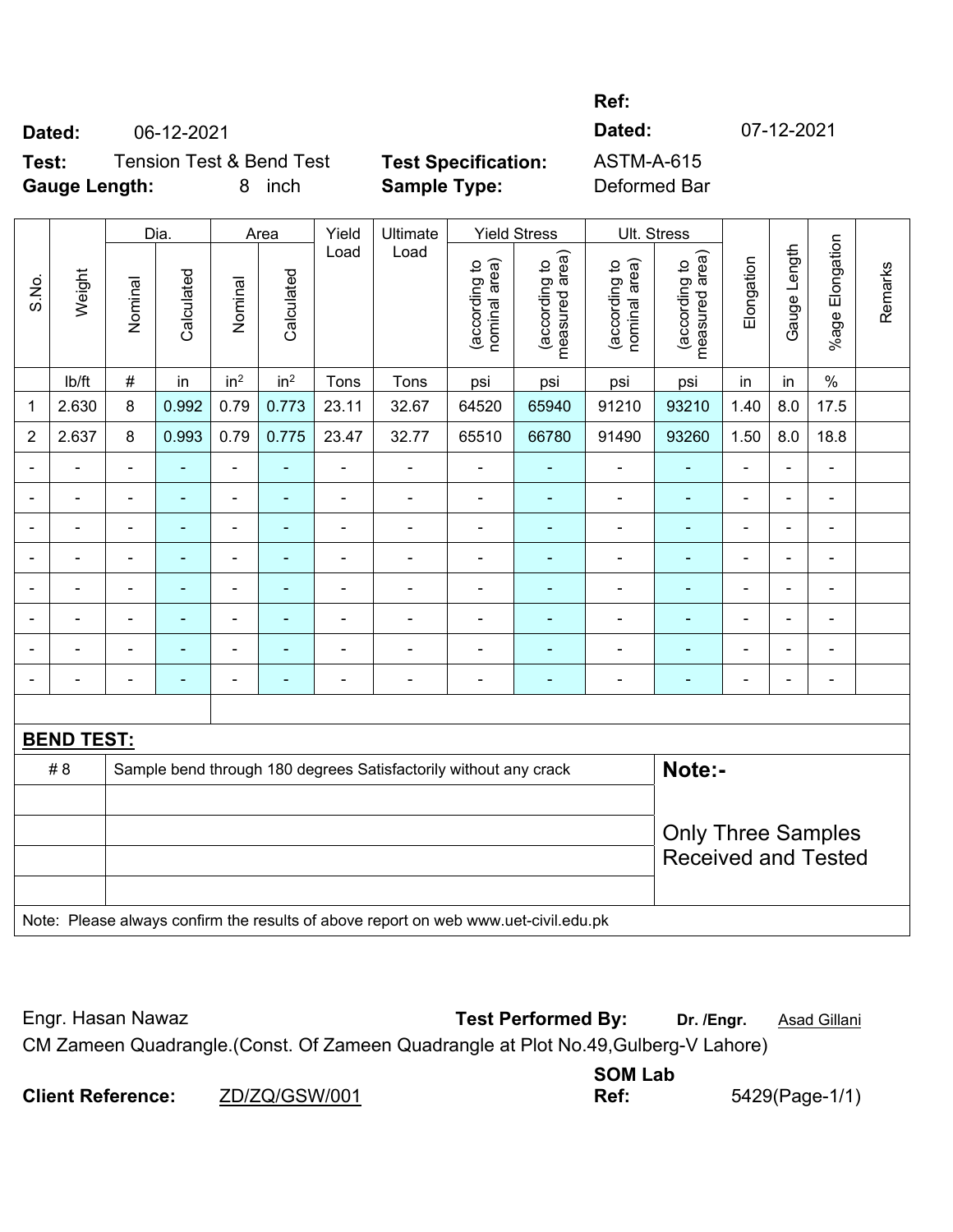**Dated:** 07-12-2021 **Dated:** 07-12-2021

**Test:** Tension Test & Bend Test **Test Specification:** ASTM-A-615 **Gauge Length:** 8 inch **Sample Type:** Deformed Bar

|                |                           |                                                                            | Dia.           |                 | Area                     | Yield | Ultimate                                                                            |                                   | <b>Yield Stress</b>             |                                               | Ult. Stress                     |                          |                |                 |         |
|----------------|---------------------------|----------------------------------------------------------------------------|----------------|-----------------|--------------------------|-------|-------------------------------------------------------------------------------------|-----------------------------------|---------------------------------|-----------------------------------------------|---------------------------------|--------------------------|----------------|-----------------|---------|
| S.No.          | Weight                    | Nominal                                                                    | Calculated     | Nominal         | Calculated               | Load  | Load                                                                                | area)<br>(according to<br>nominal | (according to<br>measured area) | nominal area)<br>(according to                | measured area)<br>(according to | Elongation               | Gauge Length   | %age Elongation | Remarks |
|                | lb/ft                     | $\#$                                                                       | in             | in <sup>2</sup> | in <sup>2</sup>          | Tons  | Tons                                                                                | psi                               | psi                             | psi                                           | psi                             | in                       | in             | $\%$            |         |
| 1              | 2.680                     | 8                                                                          | 1.002          | 0.79            | 0.788                    | 24.03 | 33.54                                                                               | 67080                             | 67250                           | 93630                                         | 93870                           | 1.30                     | 8.0            | 16.3            | Kamran  |
| $\overline{2}$ | 2.670                     | 8                                                                          | 1.000          | 0.79            | 0.785                    | 24.67 | 34.17                                                                               | 68870                             | 69310                           | 95390                                         | 96000                           | 1.40                     | 8.0            | 17.5            | Kamran  |
| 3              | 2.666                     | 8                                                                          | 0.998          | 0.79            | 0.783                    | 24.01 | 34.17                                                                               | 67020                             | 67620                           | 95390                                         | 96250                           | 1.30                     | 8.0            | 16.3            | Kamran  |
| 4              | 2.603                     | 8                                                                          | 0.987          | 0.79            | 0.765                    | 23.96 | 33.33                                                                               | 66880                             | 69060                           | 93060                                         | 96100                           | 1.20                     | 8.0            | 15.0            | Kamran  |
| 5              | 2.446                     | 8                                                                          | 0.957          | 0.79            | 0.719                    | 25.56 | 35.17                                                                               | 71350                             | 78390                           | 98180                                         | 107880                          | 1.30                     | 8.0            | 16.3            | Pak     |
| 6              | 2.573                     | 8                                                                          | 0.981          | 0.79            | 0.756                    | 27.32 | 34.35                                                                               | 76270                             | 79700                           | 1.50<br>8.0<br>18.8<br>95900<br>100220<br>Pak |                                 |                          |                |                 |         |
| $\blacksquare$ |                           | $\blacksquare$                                                             | ٠              | $\blacksquare$  | ÷                        |       | $\blacksquare$                                                                      |                                   |                                 | ÷                                             |                                 | $\overline{\phantom{a}}$ | ä,             |                 |         |
| $\blacksquare$ |                           | $\blacksquare$                                                             | $\blacksquare$ | ÷               | ۰                        | Ē,    | $\blacksquare$                                                                      | $\blacksquare$                    | ٠                               | ÷                                             | $\blacksquare$                  | $\blacksquare$           | $\blacksquare$ | $\blacksquare$  |         |
| $\blacksquare$ |                           | $\blacksquare$                                                             | $\blacksquare$ | ÷               | $\overline{\phantom{a}}$ | Ē,    | $\blacksquare$                                                                      | $\blacksquare$                    | $\blacksquare$                  | ÷                                             | $\blacksquare$                  | $\blacksquare$           | $\blacksquare$ | $\blacksquare$  |         |
|                |                           | $\blacksquare$                                                             |                | $\blacksquare$  | $\overline{\phantom{a}}$ | Ē,    | $\blacksquare$                                                                      | $\blacksquare$                    | $\blacksquare$                  | ÷                                             |                                 |                          | $\blacksquare$ |                 |         |
|                |                           |                                                                            |                |                 |                          |       |                                                                                     |                                   |                                 |                                               |                                 |                          |                |                 |         |
|                | <b>BEND TEST:</b>         |                                                                            |                |                 |                          |       |                                                                                     |                                   |                                 |                                               |                                 |                          |                |                 |         |
|                | $\overline{48}$<br>Kamran | Note:-<br>Sample bend through 180 degrees Satisfactorily without any crack |                |                 |                          |       |                                                                                     |                                   |                                 |                                               |                                 |                          |                |                 |         |
|                | #8<br>Kamran              |                                                                            |                |                 |                          |       | Sample bend through 180 degrees Satisfactorily without any crack                    |                                   |                                 |                                               |                                 |                          |                |                 |         |
|                | #8 Pak                    |                                                                            |                |                 |                          |       | Sample bend through 180 degrees Satisfactorily without any crack                    |                                   |                                 |                                               | <b>Only Nine Samples</b>        |                          |                |                 |         |
|                |                           |                                                                            |                |                 |                          |       |                                                                                     |                                   |                                 |                                               | <b>Received and Tested</b>      |                          |                |                 |         |
|                |                           |                                                                            |                |                 |                          |       |                                                                                     |                                   |                                 |                                               |                                 |                          |                |                 |         |
|                |                           |                                                                            |                |                 |                          |       | Note: Please always confirm the results of above report on web www.uet-civil.edu.pk |                                   |                                 |                                               |                                 |                          |                |                 |         |

Engr. M Younas **Test Performed By:** Dr. /Engr. **SAsad Gillani** RE Nespak QABP,SKP.(Infrastructure Devl.Of Quaid-E-Azam Business Park On Motorway M-2)

|                          |            |                  | <b>SOM Lab</b> |                |
|--------------------------|------------|------------------|----------------|----------------|
| <b>Client Reference:</b> |            | 4163/11/MY/01/86 | Ref:           | 5433(Page-1/1) |
| Dated:                   | 06-12-2021 |                  | Dated:         | 07-12-2021     |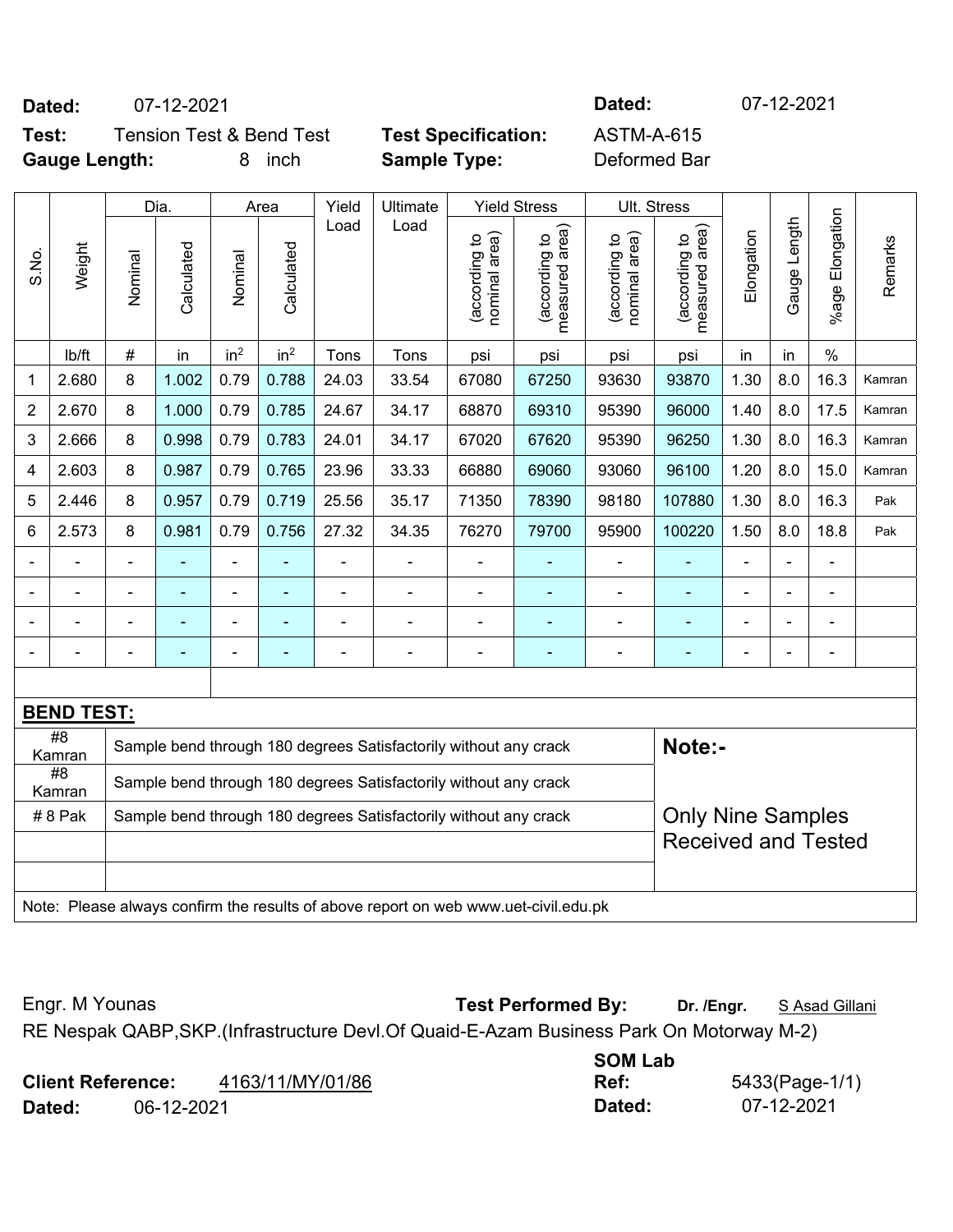## **Test:** Tension Test & Bend Test **Test Specification:** ASTM-A-615 **Gauge Length:** 8 inch **Sample Type:** Deformed Bar (Faizan Steel)

|                |                                                                                     |                                                                            | Dia.           |                 | Area                       | Yield          | Ultimate                  |                                | <b>Yield Stress</b>             |                                | Ult. Stress                     |                |                |                 |         |
|----------------|-------------------------------------------------------------------------------------|----------------------------------------------------------------------------|----------------|-----------------|----------------------------|----------------|---------------------------|--------------------------------|---------------------------------|--------------------------------|---------------------------------|----------------|----------------|-----------------|---------|
| S.No.          | Weight                                                                              | Nominal                                                                    | Calculated     | Nominal         | Calculated                 | Load           | Load                      | nominal area)<br>(according to | (according to<br>measured area) | nominal area)<br>(according to | (according to<br>measured area) | Elongation     | Gauge Length   | %age Elongation | Remarks |
|                | lb/ft                                                                               | $\#$                                                                       | in             | in <sup>2</sup> | in <sup>2</sup>            | Tons           | Tons                      | psi                            | psi                             | psi                            | psi                             | in             | in             | $\%$            |         |
| 1              | 1.469                                                                               | $\,6\,$                                                                    | 0.742          | 0.44            | 0.432                      | 14.68          | 19.98                     | 73580                          | 74940                           | 100150                         | 102000                          | 1.30           | 8.0            | 16.3            |         |
| $\overline{2}$ | 1.466                                                                               | $6\phantom{1}$                                                             | 0.741          | 0.44            | 0.431                      | 14.70          | 19.80                     | 73680                          | 75220                           | 99230                          | 101300                          | 1.20           | 8.0            | 15.0            |         |
| Ē,             | $\blacksquare$                                                                      | $\blacksquare$                                                             | $\blacksquare$ | ÷,              | ä,                         | ä,             | $\frac{1}{2}$             | $\blacksquare$                 | $\blacksquare$                  | $\blacksquare$                 | ٠                               | $\blacksquare$ | $\blacksquare$ | ÷,              |         |
| Ē,             | ÷,                                                                                  | $\blacksquare$                                                             | ÷,             | $\blacksquare$  | ÷                          | $\blacksquare$ | $\blacksquare$            | $\blacksquare$                 | ÷,                              | $\blacksquare$                 | ÷,                              | $\blacksquare$ | $\blacksquare$ | ÷,              |         |
|                | L.                                                                                  |                                                                            | $\blacksquare$ | $\blacksquare$  | ٠                          | $\blacksquare$ | $\blacksquare$            | $\blacksquare$                 | $\blacksquare$                  | $\blacksquare$                 | $\blacksquare$                  | $\blacksquare$ | Ē,             | ÷               |         |
|                |                                                                                     |                                                                            |                | ÷               |                            | -              | $\overline{\phantom{0}}$  |                                |                                 | $\blacksquare$                 | ä,                              |                | ÷              | -               |         |
|                | $\overline{a}$                                                                      |                                                                            | ٠              | ÷               |                            | -              | $\overline{\phantom{0}}$  | $\blacksquare$                 | ٠                               | $\blacksquare$                 | $\blacksquare$                  | $\blacksquare$ | ÷              |                 |         |
| Ē,             | L,                                                                                  | $\blacksquare$                                                             | $\blacksquare$ | ÷,              | $\blacksquare$             | ä,             | $\frac{1}{2}$             | $\blacksquare$                 | ٠                               | $\blacksquare$                 | $\blacksquare$                  | $\blacksquare$ | ä,             | $\blacksquare$  |         |
|                | $\overline{a}$                                                                      |                                                                            | Ē.             | ÷               |                            | $\blacksquare$ | $\overline{\phantom{0}}$  | $\blacksquare$                 | ٠                               | $\blacksquare$                 | ٠                               | $\blacksquare$ | ÷              |                 |         |
|                | L                                                                                   |                                                                            | Ē,             | ÷,              | ä,                         | ä,             | $\frac{1}{2}$             | $\blacksquare$                 | $\blacksquare$                  | $\blacksquare$                 | ÷                               | $\blacksquare$ | ä,             | $\blacksquare$  |         |
|                |                                                                                     |                                                                            |                |                 |                            |                |                           |                                |                                 |                                |                                 |                |                |                 |         |
|                | <b>BEND TEST:</b>                                                                   |                                                                            |                |                 |                            |                |                           |                                |                                 |                                |                                 |                |                |                 |         |
|                | #6                                                                                  | Note:-<br>Sample bend through 180 degrees Satisfactorily without any crack |                |                 |                            |                |                           |                                |                                 |                                |                                 |                |                |                 |         |
|                |                                                                                     |                                                                            |                |                 |                            |                |                           |                                |                                 |                                |                                 |                |                |                 |         |
|                |                                                                                     |                                                                            |                |                 |                            |                | <b>Only Three Samples</b> |                                |                                 |                                |                                 |                |                |                 |         |
|                |                                                                                     |                                                                            |                |                 | <b>Received and Tested</b> |                |                           |                                |                                 |                                |                                 |                |                |                 |         |
|                |                                                                                     |                                                                            |                |                 |                            |                |                           |                                |                                 |                                |                                 |                |                |                 |         |
|                | Note: Please always confirm the results of above report on web www.uet-civil.edu.pk |                                                                            |                |                 |                            |                |                           |                                |                                 |                                |                                 |                |                |                 |         |

## **Test Performed by**: Dr. S. Asad Ali Gillani

Assistant Director (South)

Govt. Of KPK Highways Authority,Kohat.

(M/S Z.S Construction)

Project: F/S Design and Reconstruction of Bridges, Sub-Head: Packages-I,Construction Of Arsala Bridge on Issa Khel Mianwali Rd. Distt.Lakki.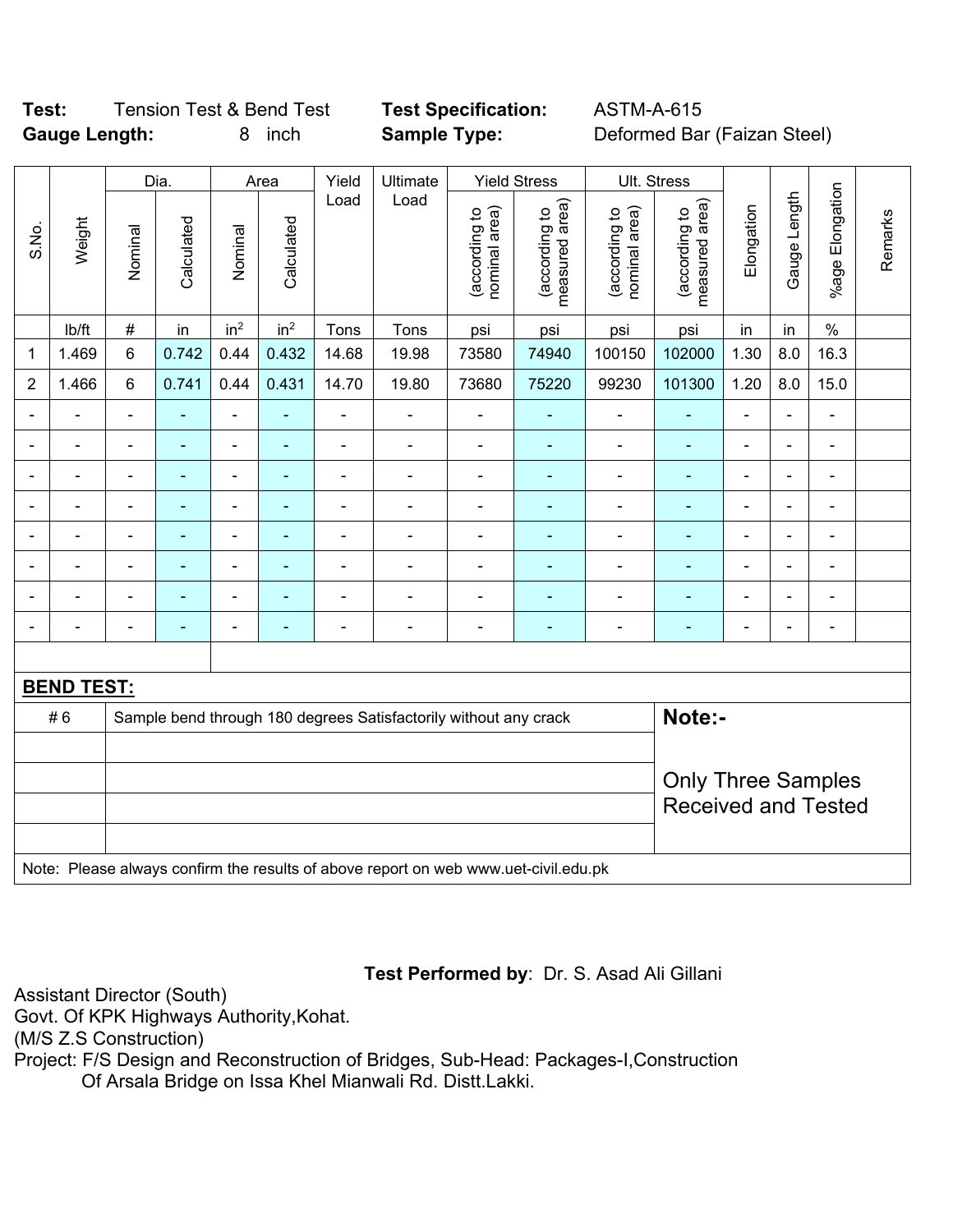| Reference No.: 1311/AB/PKHA                | Dated: 04-11-2021 |
|--------------------------------------------|-------------------|
| <b>SOM Lab Ref: CED/SOM/5430(Page-1/1)</b> | Dated: 07-12-2021 |

**Test:** Tensile Test, Elongation at Break, Tear Test, Hardness Test & Comp Set Test

**Sample Type:** Elastomeric Bearing Pad

### **TENSILE STRENGTH AND ELONGATION TEST. (AS PER ASTM-D-412)**

| S. No | <b>Sample Size</b><br>(mm) | <b>Ultimate Load</b><br>(kN) | Tensile<br>Strength<br>(Mpa) | Tensile<br><b>Strength</b><br>(kg/cm <sup>2</sup> ) | <b>Elongation</b> at<br>$\text{Break}(\%)$ |
|-------|----------------------------|------------------------------|------------------------------|-----------------------------------------------------|--------------------------------------------|
|       | $10.0 \times 3.0$          | 0.65                         | 21.66                        | 220.87                                              | 480.0                                      |

## **TEAR STRENGTH (AS PER ASTM-D-624)**

| S. No | <b>Sample Size</b> | <b>Ultimate Load</b> | <b>Tear Strength</b> |
|-------|--------------------|----------------------|----------------------|
|       | (mm)               | (kN)                 | (N/mm)               |
|       | $22.0 \times 3.0$  | 0.40                 | 133.33               |

**- COMPRESSION SET TEST (AS PER ASTM-D-395)** 

| S. No. | <b>Thickness of Sample</b> | <b>Final Thickness</b> | <b>Compression set</b> |
|--------|----------------------------|------------------------|------------------------|
|        | $\text{mm}$                | (mm)                   | $\frac{(0)}{0}$        |
|        |                            | 2.95                   | 1.66                   |

**- HARDNESS TEST (AS PER ASTM-D-2240 )** 

| S. No | <b>Sample Type</b>      | Hardness (Shore A) |
|-------|-------------------------|--------------------|
|       | Elastomeric Bearing Pad | 61.83              |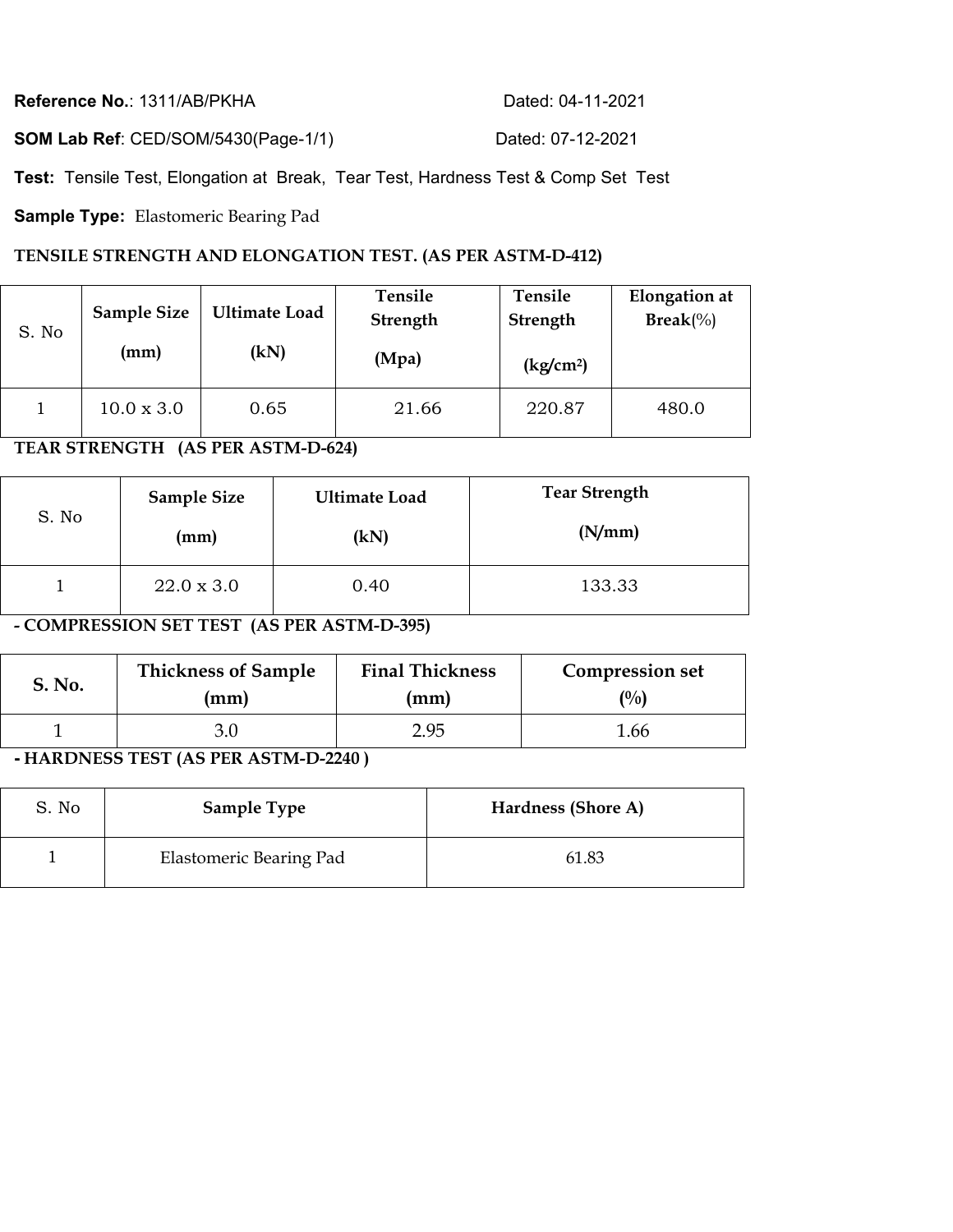## **Test Performed by**: Dr. S. Asad Ali Gillani

Engr.Syed Taufeeq Ahmad Resident Engineer CEC-H&B(JV). Mingora Distt.Swat. Project: Construction Supervision Of "F/S Design and Construction of 02 No Flyover On Mingora-Kanju Rd SH:Mingora Bypass and Kanju Chowk, Distt.Swat, SH:Flyover at Mingora Bypass Rd.(Phase-I).

| Reference No.: CEC-H&B/PKHA/RE/SWT/198.Steel | Dated: 05-11-2021 |
|----------------------------------------------|-------------------|
| <b>SOM Lab Ref: CED/SOM/5431(Page-1/1)</b>   | Dated: 07-12-2021 |

**Test:** Tensile Test, Elongation at Break, Tear Test, Hardness Test & Comp. Set Test

**Sample Type:** PVC Water Stopper

#### **TENSILE STRENGTH AND ELONGATION TEST. (AS PER ASTM-D-412)**

| S. No | <b>Sample Size</b><br>(mm) | <b>Ultimate Load</b><br>(kN) | Tensile<br>Strength<br>(Mpa) | Tensile<br><b>Strength</b><br>$\frac{\text{kg}}{\text{cm}^2}$ | <b>Elongation</b> at<br>$\text{Break}(\%)$ |
|-------|----------------------------|------------------------------|------------------------------|---------------------------------------------------------------|--------------------------------------------|
|       | $17.0 \times 3.0$          | 0.20                         | 3.92                         | 39.97                                                         | 140.0                                      |

### **TEAR STRENGTH (AS PER ASTM-D-624)**

|       | <b>Sample Size</b> | <b>Ultimate Load</b> | <b>Tear Strength</b> |  |
|-------|--------------------|----------------------|----------------------|--|
| S. No | (mm)               | (kN)                 | (N/mm)               |  |
|       | $17.0 \times 3.0$  | 0.15                 | 50.0                 |  |

**- COMPRESSION SET TEST (AS PER ASTM-D-395)** 

| S. No. | <b>Thickness of Sample</b> | <b>Final Thickness</b> | <b>Compression set</b> |
|--------|----------------------------|------------------------|------------------------|
|        | (mm)                       | (mm)                   | $\binom{0}{0}$         |
|        | 3.0                        | 2.95                   | 1.66                   |

#### **- HARDNESS TEST (AS PER ASTM-D-2240 )**

| S. No | <b>Sample Type</b>       | Hardness (Shore A) |
|-------|--------------------------|--------------------|
|       | <b>PVC Water Stopper</b> | 79.0               |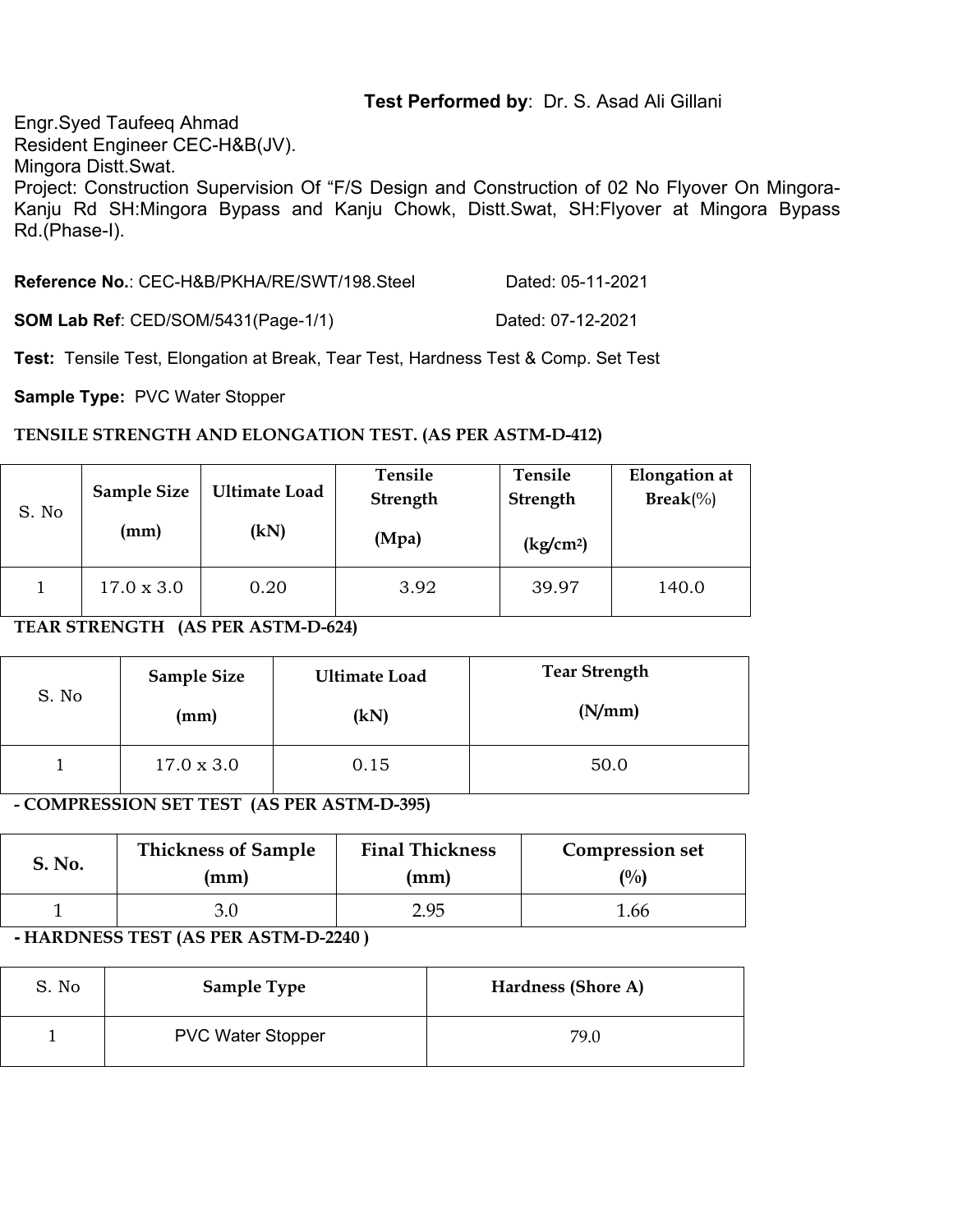**Test Performed by**: .S. Asad Ali Gillani

Engr. Sajid Munir Sulehri PM Barqaab Consulting Services Project: Design,Manufacture,Supply,Erection,Testing & Commissioning Of 132/11.5Kv (GIS) MOC Grid Station, Sector A, Phase VI,DHA Lahore)

**Client Reference No.: BQB/DHA-MOC/PM/008 Dated: 30-11-2021** 

**SOM Lab Ref**: CED/SOM/5432 (Page 1/1) Dated: 07-12-2021

**Test Type:** Hardness Test & Proof Load Test

**Sample Type:** Anchor Bolt (M-22)

## **Hardness Test Details:**

#### **Machine used: Avery Rockwell Hardness Testing Machine**

(Minor Load: 10 Kgf Major Load: 90.0 kgf Scale: B)

## **Hardness Test Results**

| Sample No. | <b>Sample Type</b> | <b>Hardness</b>  |
|------------|--------------------|------------------|
|            | Anchor Bolt (M-22) | $HR - 88.16 - B$ |

# **Proof Load (Anchor Bolt)**

| Sr No.       | <b>Sample Type</b> | <b>Specified Proof Load</b><br>(given by client)<br>(kN) | <b>Operational condition of net Bolt</b><br><b>Assembly</b> |  |  |
|--------------|--------------------|----------------------------------------------------------|-------------------------------------------------------------|--|--|
| $\mathbf{1}$ | Anchor Bolt (M-22) | 214.0                                                    | Sample remains Satisfied at<br>this proof Load              |  |  |

**Witnessed By:** Yasir Ashfaq (Site Engr. Barqaab Consultant)

**Note:** Please always confirm the results on web www.uet-civil.edu.pk